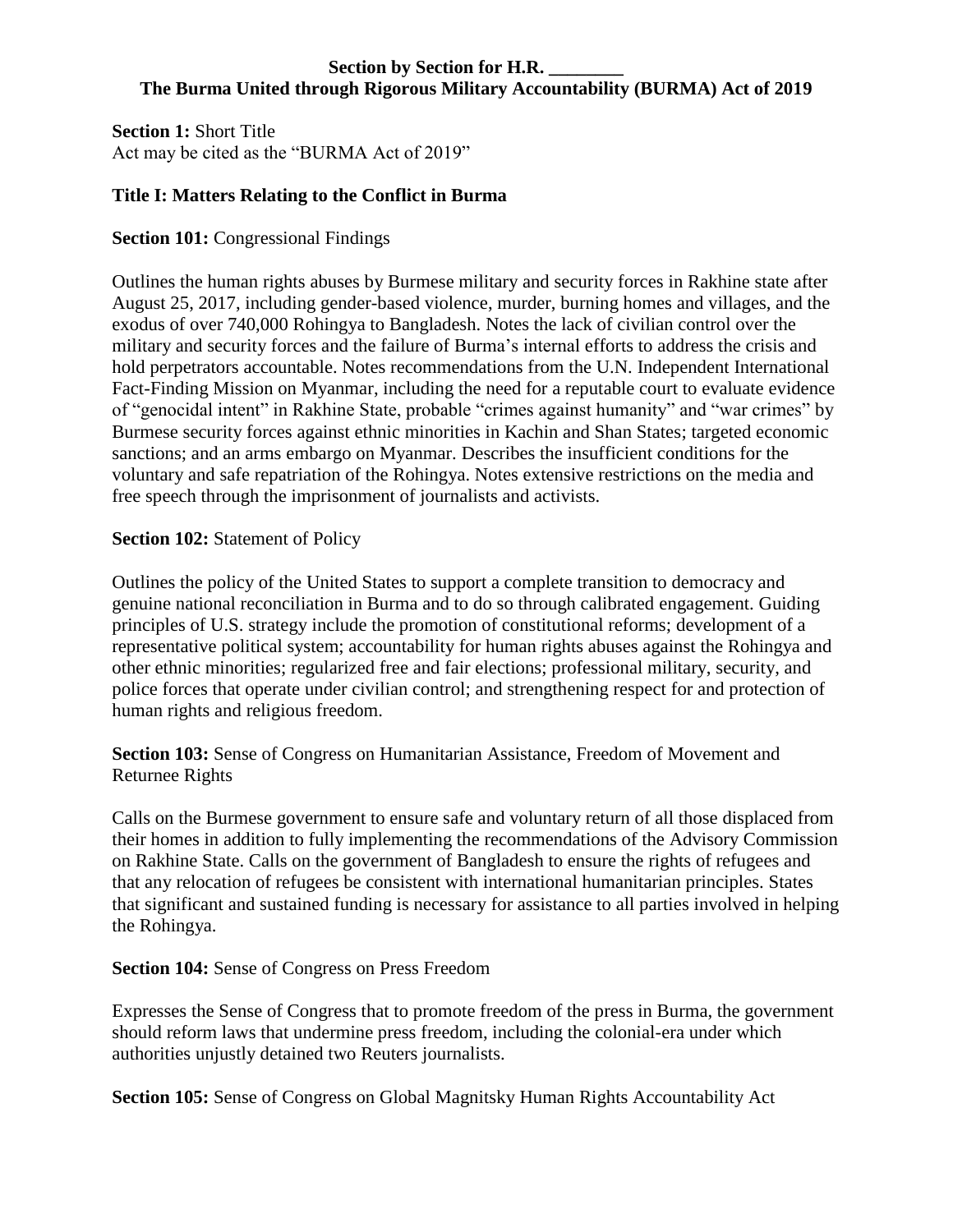### **Section by Section for H.R. \_\_\_\_\_\_\_\_ The Burma United through Rigorous Military Accountability (BURMA) Act of 2019**

Expresses the Sense of Congress that the administration should use authorities under the Global Magnitsky Act to sanction persons in Burma for human rights abuses, significant corruption, etc.

### **Title II: Assistance and Sanctions with Respect to Burma**

**Section 201:** Authorization for Humanitarian Assistance and Reconciliation

Authorizes \$220,500,000 to be appropriated for fiscal year 2020 for humanitarian assistance.

**Section 202:** Limitation on Security Assistance and Military and Security Sector Cooperation

Limits United States security assistance and military and security sector cooperation until the Department of State certifies that the Burmese government has held perpetrators accountable and ended impunity for human rights abuses. Includes a report to the appropriate congressional committees with an assessment of the progress the Burmese military has made in developing a framework for human rights, an update on settlement of armed conflicts, and an assessment of the Burmese's military's use of gender-based violence.

**Section 203:** Imposition of Sanctions with Respect to Certain Foreign Persons

Authorizes financial sanctions and visa restrictions for foreign persons determined by the President to have perpetrated, ordered or directed significant acts of violence or serious human rights abuses in Burma, as well as persons who have failed to investigate such abuses.

# **Title III: Governance of the Burmese Mining and Gemstone Sector**

**Section 301:** Sense of Congress on the Burmese Mining Sector and the Importation of Burmese Gemstone or Minerals

Findings and Sense of Congress regarding the economic value of the Burmese mining sector, the corruption and exploitation of that sector by the Burmese military, and the efforts of the civilian government of Burma to reform the sector. Notes that U.S. companies have been interested in investing in this sector but have not done so due to reputational concerns. Sense of Congress that the Department of State or the United States Agency for International Development provide technical assistance to reform the gem industry.

**Section 302:** Responsibility and Transparency in the Mining Sector

Requires the Secretary of State to publish and maintain a list of all entities in Burma that meet the criteria outlined in the Myanmar Extractive Industries Transparency Initiative regarding beneficial ownership and other metrics related to transparency. Expresses a Sense of Congress that U.S. importers should seek to import from entities on this "white list."

# **Title IV: Accountability for Human Rights Abuses and Strategy for Economic Growth**